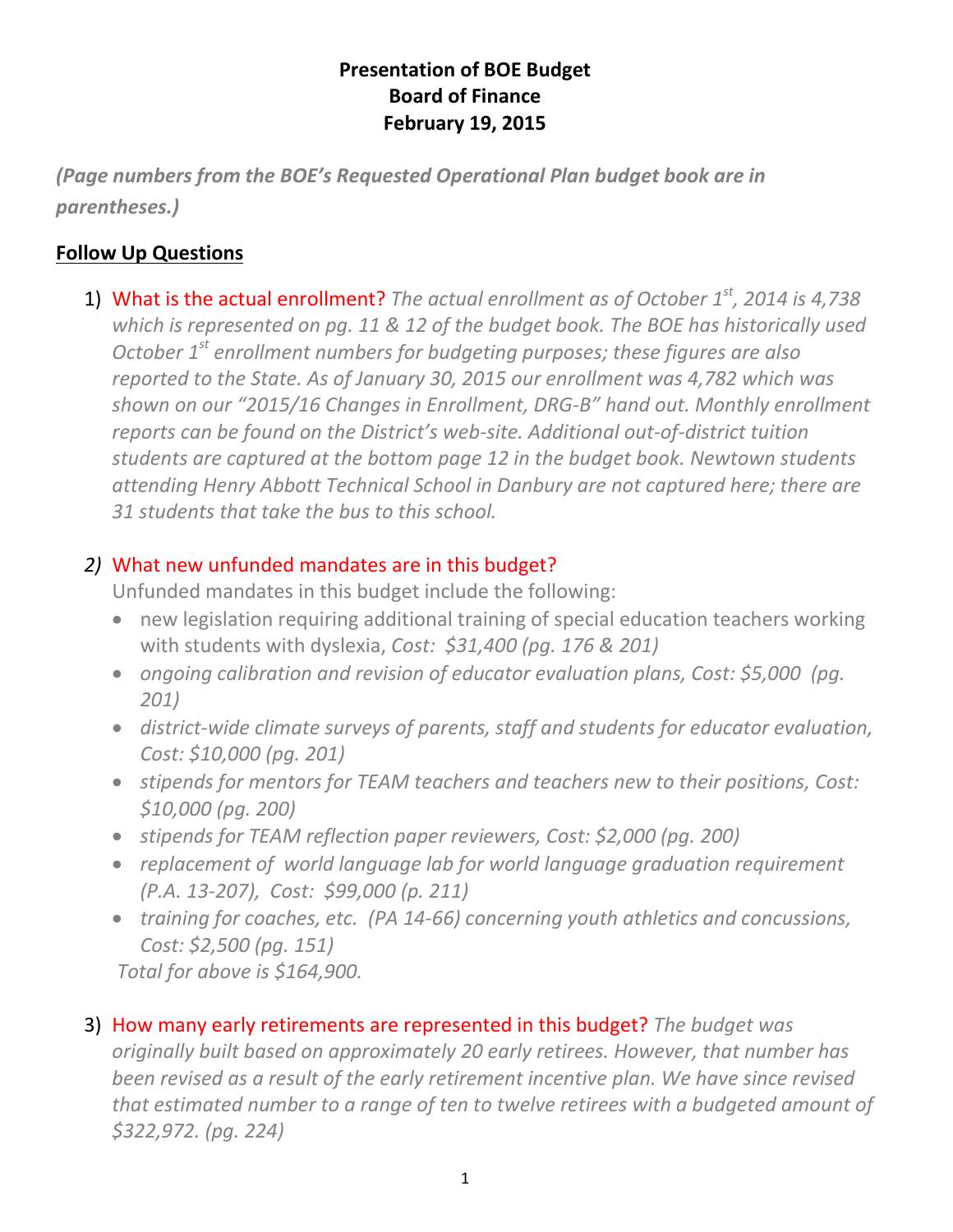- 4) Are the technology expenses for enhancing computer labs? *\$241,965 pertains to enhancements to computers for testing purposes. Testing is a state-mandated requirement. Although direct reimbursement for technology is not available, the state has made available competitive grants. The remaining amount pertains to VoIP upgrade for security purposes, language lab computer replacements/upgrades and the replacement of other classroom and administrative equipment that have reached obsolescence.*
- 5) Please define a "non-educational expense." *Non-educational expense can include a variety of items such as: fuel oil, gasoline, diesel fuel, propane and natural gas, communications, property and liability insurance, utility services, water, sewer, equipment rental, building maintenance projects, printing, plant supplies, materials and hardware, legal and accounting services, etc. There is still no exact definition outlined in the Connecticut General Statutes as it references the legal requirements of the local boards of education.*

## 6) What was the total amount of savings over last year's budget? *Did fuel, energy, insurance, etc. offer a reduction for the proposed plan, and if yes, total savings?*

| 2012-13                         |               | 2013-14                      |               | 2014-15                     |               | 2015-16                |              |
|---------------------------------|---------------|------------------------------|---------------|-----------------------------|---------------|------------------------|--------------|
|                                 |               |                              |               |                             |               |                        |              |
| <b>BOE Reductions</b>           |               | <b>BOE Reductions</b>        |               | <b>BOE Reductions</b>       |               | <b>BOE Reductions</b>  |              |
| Salaries - Security             | $-$ \$20,816  | <b>Building Improvements</b> | $-$ \$250,000 | Contracted Svc - BOE        | $-$17,500$    | Diesel Fuel            | $-$ \$54,989 |
| Security Equipment              | $-$ \$3,126   |                              |               | <b>B&amp;G</b> Improvements | $-$ \$207,500 | Medical Self-funded    | $-$ \$67,120 |
| <b>Building Improvements</b>    | $-$ \$538,000 |                              |               | Info Tech - Equip           | $-$ \$67,856  | Dental Insurance       | $-$4,000$    |
| <b>Custodial Equipment</b>      | $-$ \$2,300   |                              |               | Maint Equip                 | $-$ \$40,000  | <b>Buses</b>           | $-$ \$37,515 |
| Transportation                  | $-$177,990$   |                              |               | Capital Improvements        | $-$15,393$    |                        |              |
| Fuel for Transportation         | $-$ \$20,298  |                              |               | Prof. Svc. - Super          | $-$ \$25,000  |                        |              |
| <b>Transportation Equipment</b> | $-$ \$900     |                              |               | Tuition - OOD               | $-$18,000$    |                        |              |
|                                 |               |                              |               | Transportation - OOD        | $-$ \$4,000   |                        |              |
|                                 |               |                              |               | Salaries - Super            | $-$ \$6,303   |                        |              |
|                                 |               |                              |               | Pension Plan                | $-$18,000$    |                        |              |
|                                 |               |                              |               | Contracted Svc - Super      | $-$ \$3,300   |                        |              |
|                                 |               |                              |               | Salaries - Security         | $-$110,830$   |                        |              |
| <b>Total Reduction</b>          | $-$763.430$   | <b>Total Reduction</b>       | $-$ \$250,000 | <b>Total Reduction</b>      | $-$ \$533,682 | <b>Total Reduction</b> | $-$163.624$  |

*See table below*

7) How do we do business as a town and a district (re: combining services; where are we in phases 2 and 3)? *Significant strides have been made combining the financial platform of both the Town and school district. It was far more cost effective for the Town to adopt the same software as the District therefore, the Town systematically migrated their payroll, accounts payable and human resources to the District's system. Most recently the server was upgraded and isolated for further effectiveness and security. Continuing data services and collaborations are ongoing as well as other maintenance and business*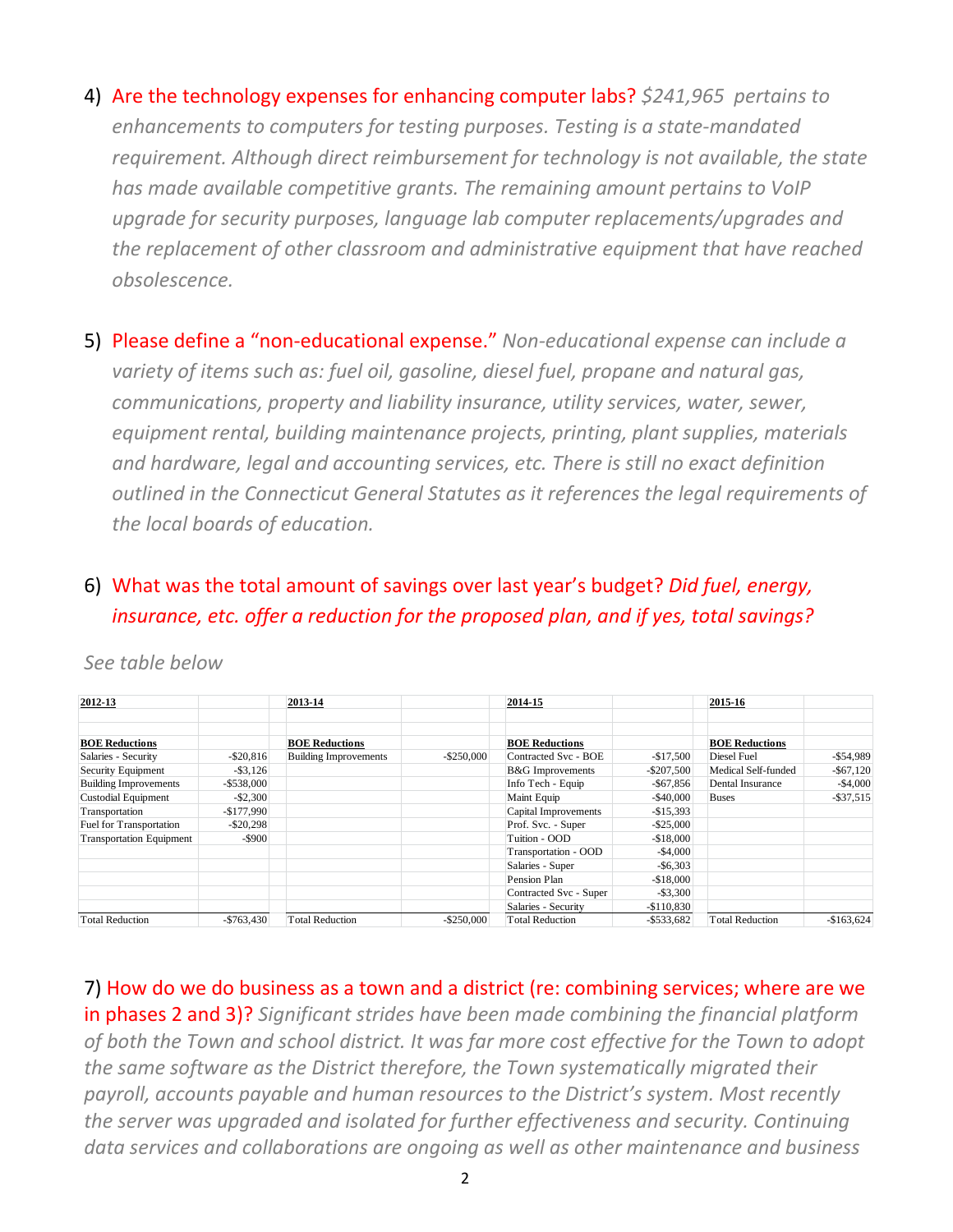*functions. Joint medical and insurance coverage procurement including pension administration and operations lead to effectiveness as well.* 

8) Bussing - (linked to enrollment): Why do we have what we have (transportation*)?* 

*There have been ongoing discussions with All-Star pertaining to the needs within the 2015-2016 fleet. The two issues which continue to be discussed include how the enrollment decline interplays with the number of buses needed for each tier within the system. The 2015/2016 cost of each bus is \$62,220. In addition, each bus uses approximately \$5,830 in fuel per year. Administration will have a further update for the BOE and Finance Board on or before the March 2nd meeting.* 

9) Document the municipal and educational space study. *In January 2015 (after the completion of the enrollment study and space study) a facility committee was launched with the task of bringing all findings to the BOE on June 2, 2015. Multiple meetings per month are underway and the committee will meet its target date. Concurrently, two board members and the superintendent and board chair (ex officio) represent the boardat-large on the Selectmens' designated Facility Study. In addition, the superintendent will work in partnership with Mr. Godin and the Board of Finance to ensure consistency in all financial aspects of a potential school closing. Administration is confident that all elected officials involved with this initiative will be fully informed at all times.* 

10) Where are we with the new non-lapsing account? *At the September 8, 2014 BOF meeting, the request for use of a non-lapsing account was approved. To date, the \$47,185 balance in the account has been secured as part of several other funding sources that will be used to help fund the State of Connecticut Security Grant.* 

11) How does excess cost work? (Where are we? What are we getting? What can we

plan for? *Excess cost reimbursement percentages are set yearly by the State of Connecticut. This percentage represents the amount reimbursed by the state to school districts for special education costs incurred over and above the base line cost of 4.5x per pupil expenditure per year (known as the "threshold"). The state education budget is responsible for the amount over the threshold. The dollars vary year to year and any changes in the reimbursements amount directly impact the total BOE budget bottom line. The reimbursement is computed based on the entire State's special education population and covers all costs paid for by the district including tuition and transportation for all out of-district and in-district special education services. In theory, the Excess Cost Grant is designed to reimburse districts for 100% of these funds; however, the actual amount reimbursed above the threshold to the district has historically fallen below 100%. For the 2013-14 school-year, the BOE budget was 75% but actual was 76.59% with each percentage point representing approximately \$20,000 of the total budget. Since the Special Education Excess Cost Grant comes directly to the schools as a reimbursement*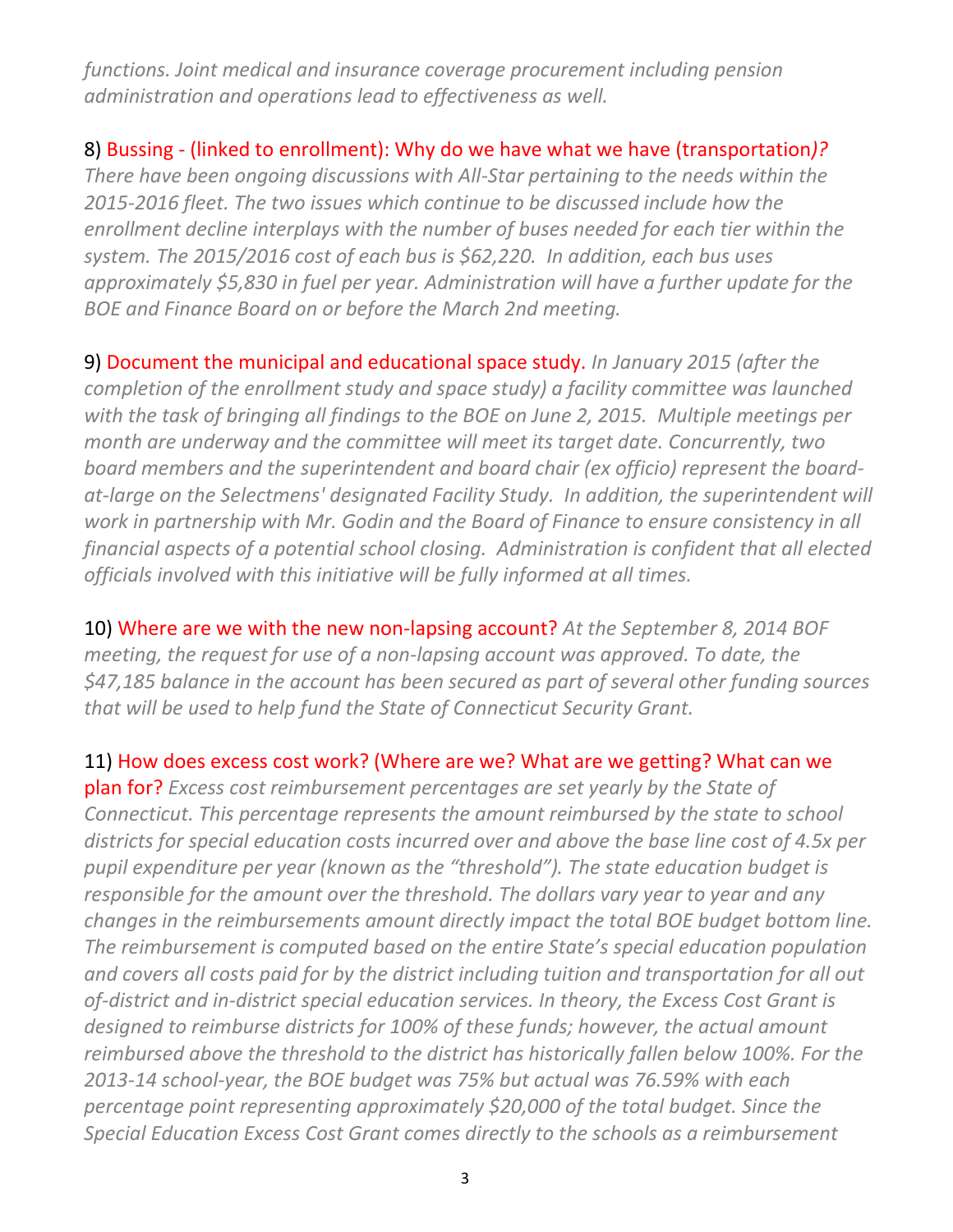*and varies year to year, the district is unable to accurately plan for a consistent amount annually. Changes in the state reimbursement level impacts the BOE budget because it means less or more money (depending on if the percentage change is an increase or decrease) will be reimbursed The BOE is then responsible to make up or benefit from that difference with non-special education dollars.* 

*The state determines the reimbursement percentages in January and June of each fiscal year. Percentages allocated in January vs. June can vary, although the trend has been relatively consistent. If the reimbursement percentage allocated in January is different from the budget, dollars may have to be shifted or "frozen" to account for the change.*

*For the 2014-15 year, the BOE excess cost reimbursement is budgeted at 75% or \$1,278,035. However, based on the January state report, the estimated reimbursement will be more in the 78%-plus range. At 78% we can anticipate a reimbursement of \$1,240,963. The percentage is slightly higher than budgeted however, the dollar amount is \$37,072 lower due to changes in student distribution.* 

*The 2015-16 budget was built on a 75% reimbursement rate or \$1,446,507. The increase in excess costs correlates with the increased number of out-of-district placements along with grant funding that took place in 2014-15. A large portion of excess cost revenue can be found on page 178 under out-of-district tuition. The remainder is allocated to various accounts such as teachers', specialists' and nurses' salaries, professional services and transportation.* 

## 12) The difference on how Newtown shows up on the enrollment chart and on the budget chart? Some clarity needed on this.

*The 2015-16 changes in enrollment, DRG-B slide illustrates the proposed spending plan and the +/- % delta of enrollment (correlation) for towns that resemble Newtown and towns within the Fairfield County.*

*See table below on following page*